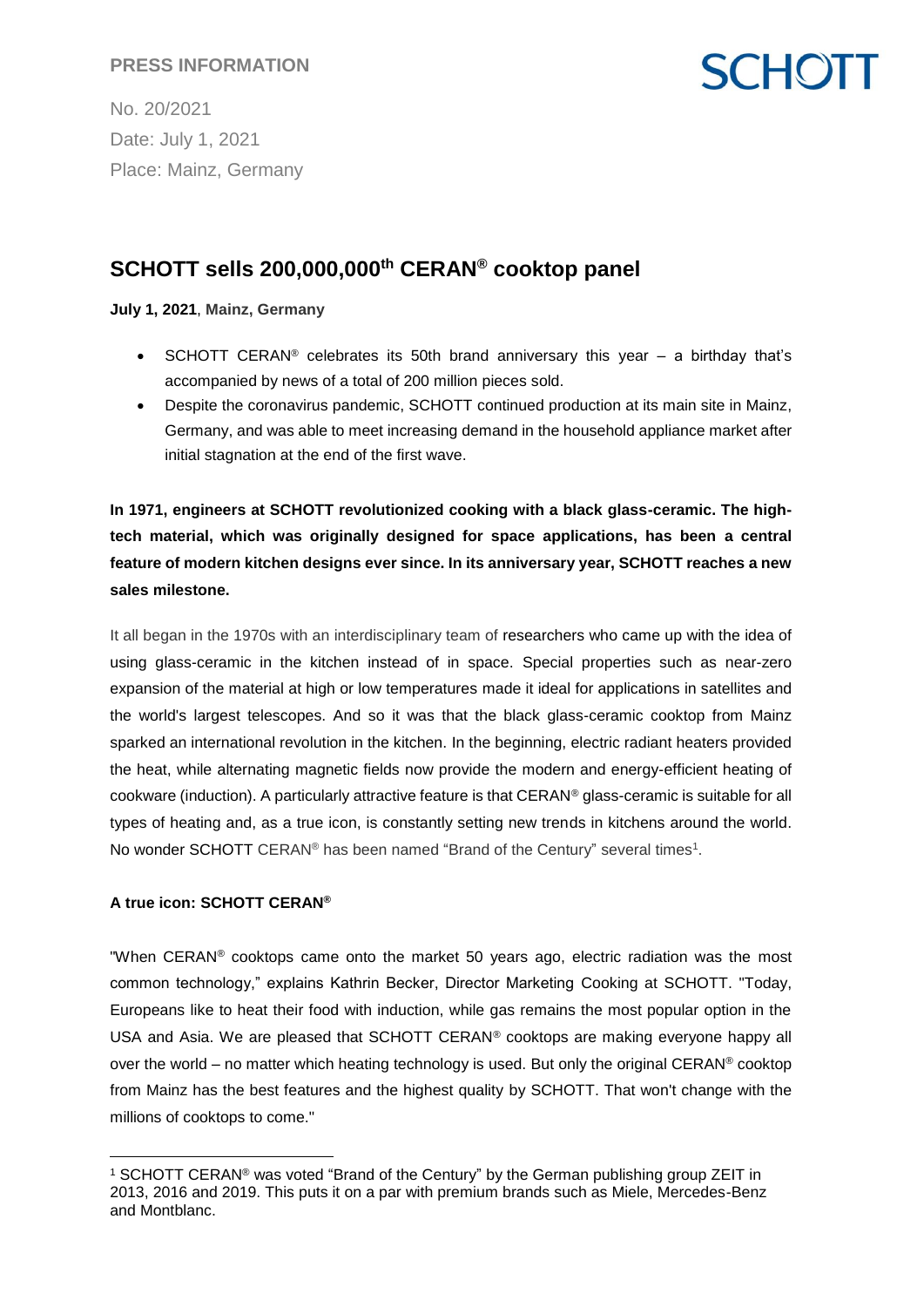# **SCHOTT**

No. 020/2021

Jörg Wingefeld, Head of Sales & Marketing Glass-Ceramics at SCHOTT, reveals the recipe for success behind 200 million CERAN® cooktops sold: "Through continuous innovation and the highest quality standards, we have been able to reinvent our product again and again over the past 50 years, growing and opening up new markets all over the world."

However, the roots of black glass-ceramics remain at SCHOTT's corporate headquarters in Mainz, Germany. After all, this is where the raw glass for each and every one of the 200 million cooktops was manufactured using our high-tech melting processes.

#### **From short-time work to record production**

The coronavirus pandemic drastically changed the home appliance market in recent months: "The extreme increase in demand for home appliances due to events such as lockdowns led us from a short-time work situation to full capacity utilization with new production records," explains Dr. Jan-Peter Ortmann, Head of Operations in the Glass-Ceramics division at SCHOTT. "By quickly implementing hygiene concepts and digital collaboration, we were able to satisfy market needs throughout. The last few months in particular have shown us that we can continue on our growth path in the future."

SCHOTT plans to reveal how this will be achieved at the end of August with an exclusive digital event for customers in the household appliance industry, an event that will include the launch of a CERAN® product innovation that will usher in a new era of cooking.

**Links**

- Learn more about SCHOTT CERAN®: [https://www.schott.com/en](https://www.schott.com/en-gb/products/ceran)[gb/products/ceran](https://www.schott.com/en-gb/products/ceran)
- Find out more about the famous black glass-ceramic: <https://www.schott.com/innovation/en/?s=ceran>

**Trademarks:** CERAN® is a registered trademark of SCHOTT AG.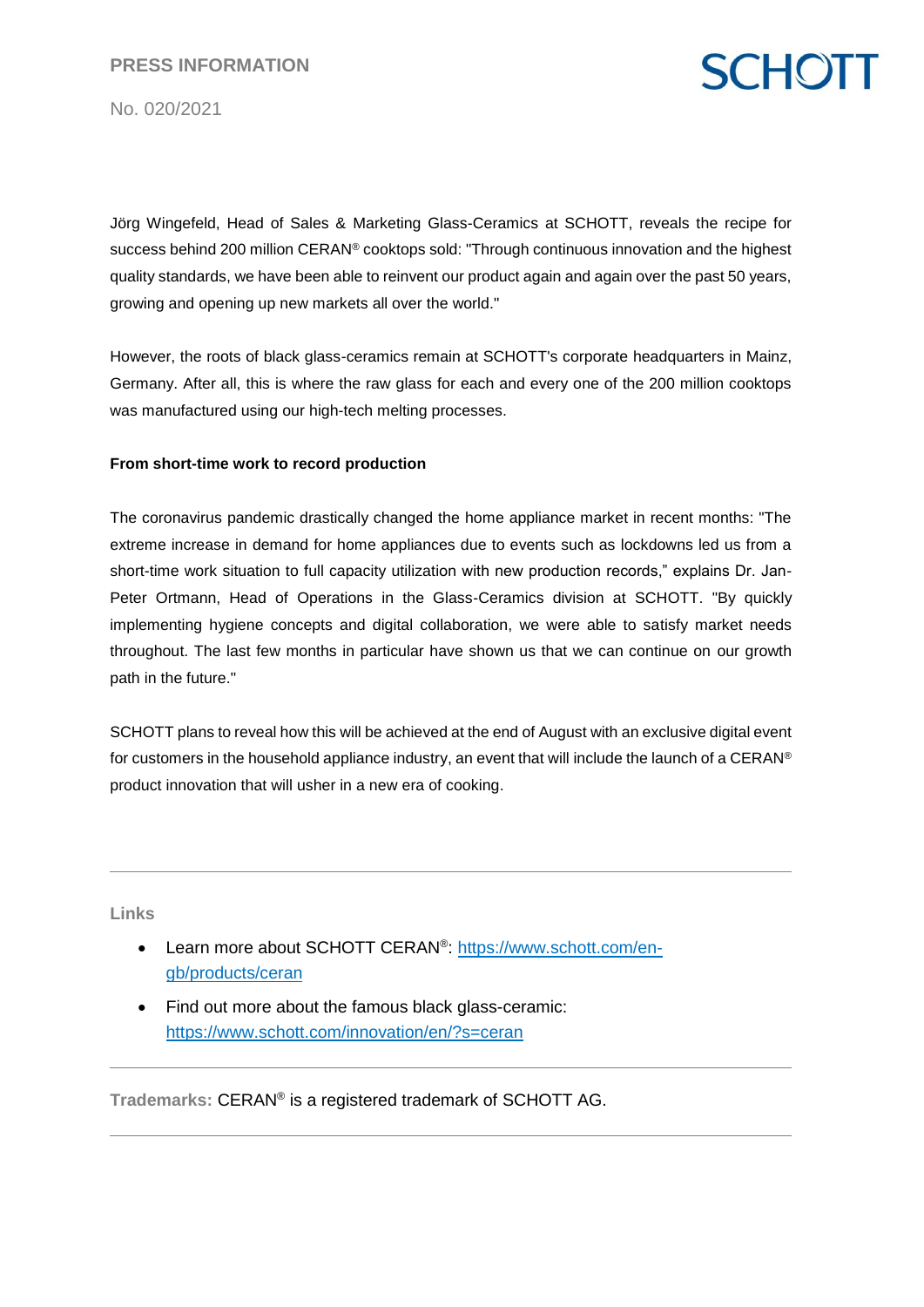## **PRESS INFORMATION**

No. 020/2021

# **SCHOTT**

### **Pictures**



SCHOTT reaches new milestone: 200 million CERAN® cooktop panels have been sold worldwide in the last 50 years.

Despite the pandemic, production has been kept running in recent months and the renewed increase in demand on the household appliance market has been met.



The raw glass of each individual CERAN® cooktop is manufactured in Mainz using a hightech melting process.